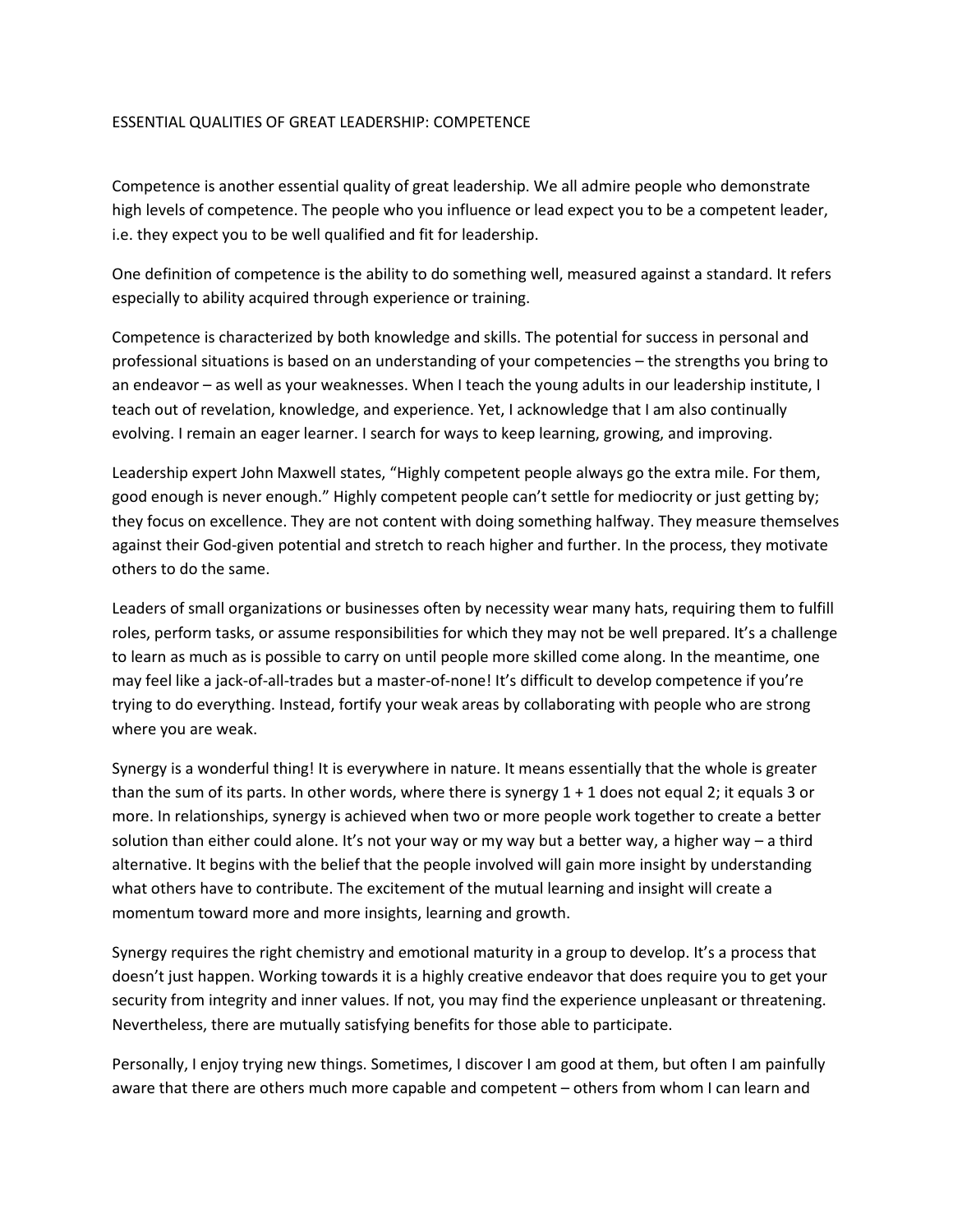benefit. It would be better to focus my energies on doing something that synchronizes my best skills, knowledge, interests, and opportunities to work together. Highly competent people consistently perform well, because they determine to invest their best to realize their divine potential and make the greatest contributions. And they are open to learning from others and giving those around them the freedom to make their greatest contributions.

It's important to realize which contributions are the most important in pursuing a mission or purpose. We live in a fast-paced, constantly changing environment. It benefits us to keep up on those skills and knowledge that are most relevant to our personal mission and career. The way we have always done things may no longer be the best. It also helps to anticipate where we may be in the future and prepare in advance.

Maxwell also states, "A competent person does what he does well, continually persevering and distilling what's best – and he stops doing what he doesn't do well." That means focusing on your strengths and putting the majority of your energy into what you do well in order to become highly competent in that particular area.

While developing our overall level of competence, consider there are several types of competence that are important in leadership and which exist in people in varying degrees:

# **Professional or technical**

When taking on new responsibilities, compare your competencies to the expectations of the task, identify gaps between them, and take the actions necessary to close the gaps. Many ways exist to bring you up to speed. Look for opportunities to gain beneficial experience and increase your knowledge base.

## **Social**

Leadership demands social competence. Leadership means relating to other people in a way that influences their thoughts, attitudes, and/or actions. Nothing happens in organizations, institutions, or business without people; therefore, the ability to entertain, inform, convince, persuade, and negotiate with others to get things done is essential. But interpersonal relationships are fraught with both written and non-written rules. Social competence is a complex, multidimensional concept that involves possessing the necessary skills (social, emotional, intellectual, and behavioral) to relate effectively to others and to succeed as a member of society. It is also the foundation upon which expectations for future interactions and perceptions of one's own behavior are built. When you are building new relationships, look for synergistic opportunities to work together.

## **Cultural**

Cultural competence refers to an ability to interact effectively with people of different cultures – cultures possessing particular values, norms, and traditions that affect how individuals in that group perceive, think, interact, behave, and make judgments about their world. In a highly diverse world, a